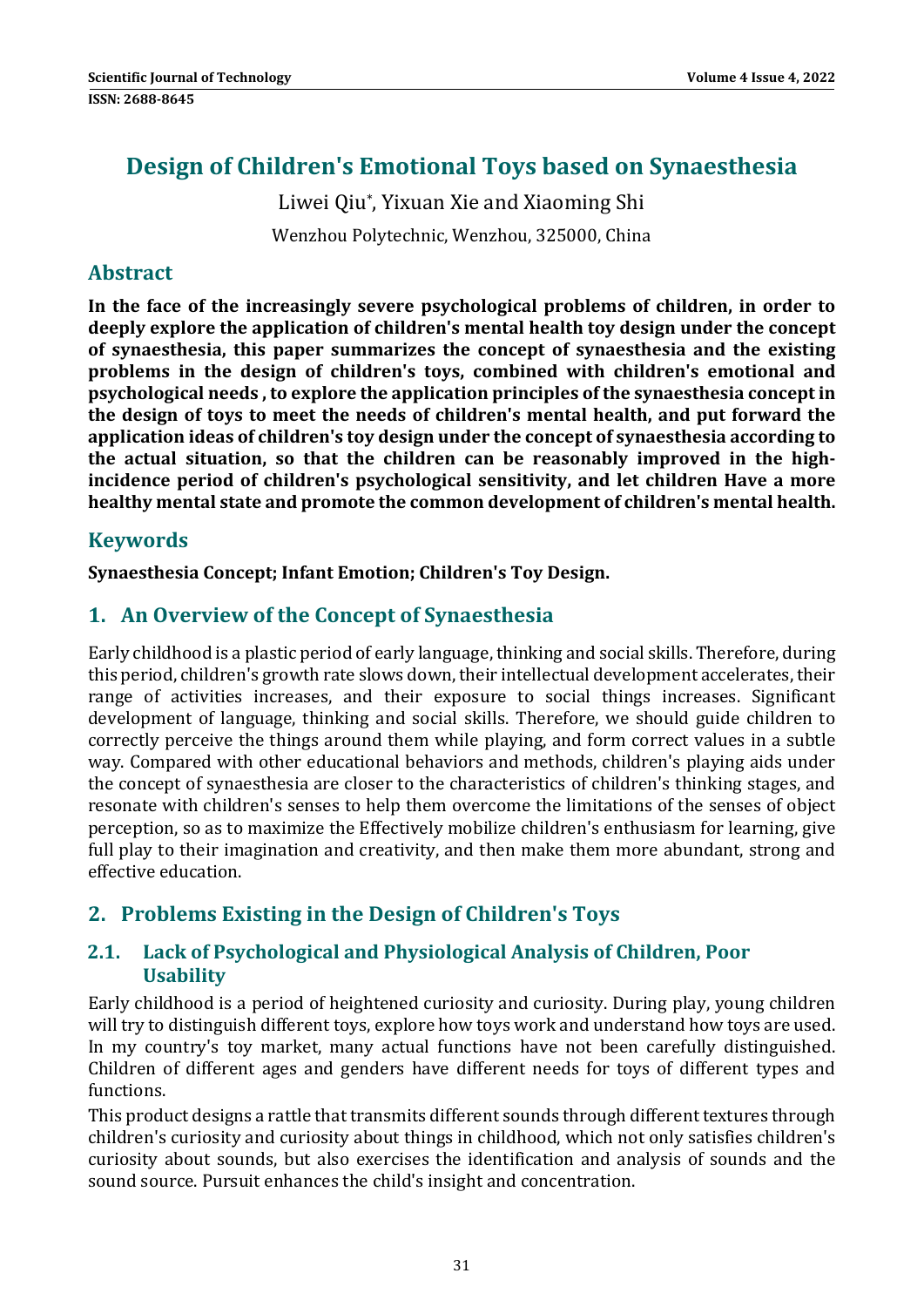#### **2.2. Lack of Development of New Toy Functions, Weak Experience**

It lacks innovation, lacks new design concepts, and does not combine new technologies, new ideas, and children's psychological and physiological factors to design new toys that are multifunctional, combine static and dynamic, and promote children's hands-on and brain-moving abilities. 

This product is modified based on the prototype of the rattle handed down from the Neolithic period, adding different textures and new materials. The rattle, which has formed a new era and new characteristics, not only realizes the development of new toys and new functions, but also enhances the sense of interaction between children and adults, and enhances the communication and experience between the two parties.



**Figure 1.** Product display of variable sound bamboo rattle



Figure 2. Handheld display of children

### **2.3. Toy Materials are not Environmentally Friendly, and There are Potential Health Hazards**

Children in early childhood have weak physique and poor self-protection ability. Any unreasonable design link, rough production process and unqualified materials may have potential safety hazards. And degradable environmentally friendly materials have become the first choice.

This product is made of degradable bamboo, and bamboo products not only conform to the green principle in the Code of Names, but also have the characteristics of automatic adjustment and maintenance of temperature, warm in winter and cool in summer. It can not only protect children's eyesight, but also avoid allergic asthma, and distribute natural fragrance, which is beneficial to physical and mental health. [7]

And the use of a round and smooth design satisfies adults' concerns about the hidden dangers of children's safety. The thickness is thin and the texture is light, which can not only exercise children's grasping power, but also will not consume children's physical strength.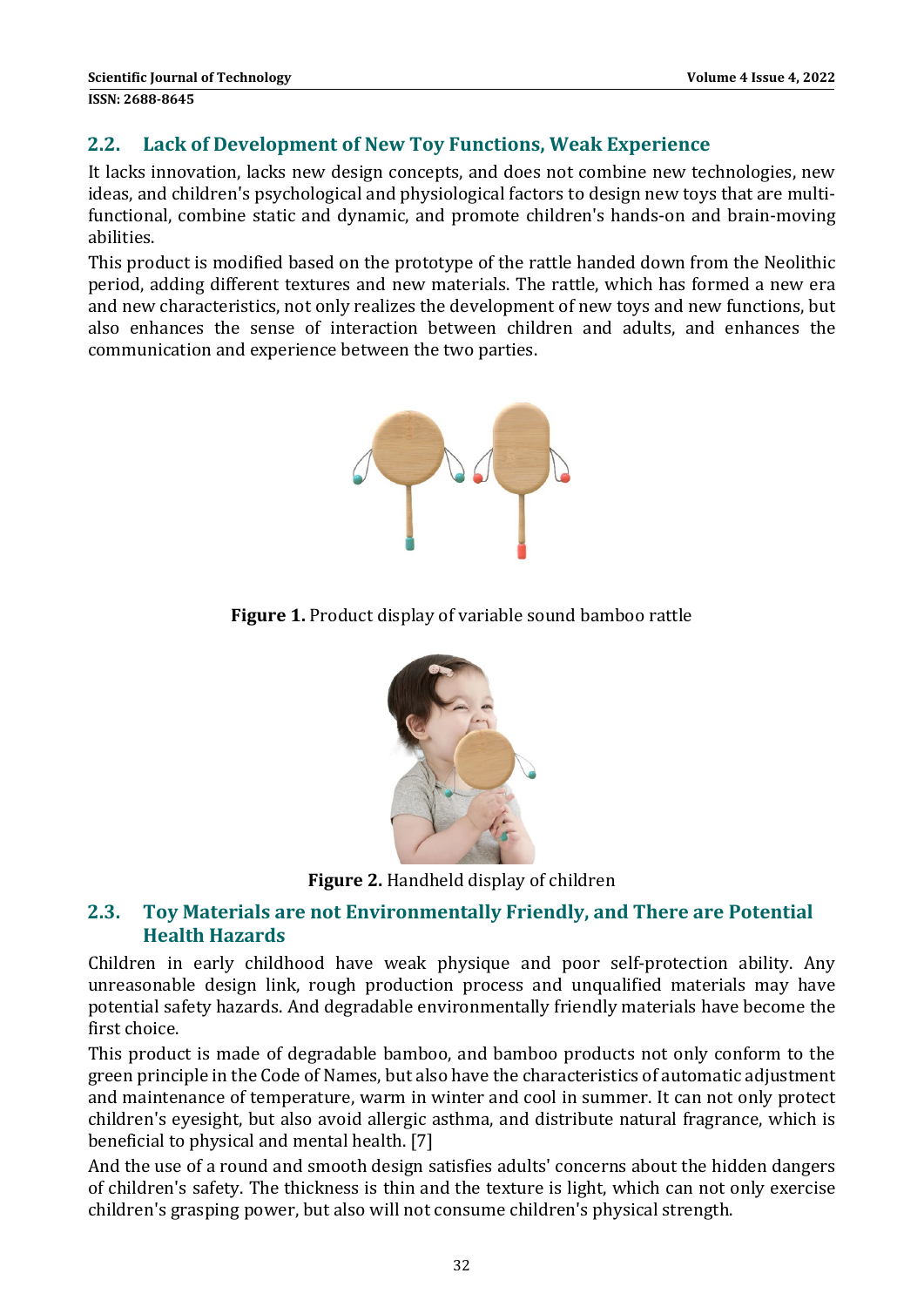

**Figure 3.** Schematic diagram of the production structure of the variable sound bamboo rattle drum 

# **3. Application Ideas in the Design of Children's Mental Health Toys under the Concept of Synaesthesia**

References are cited in the text just by square brackets [1]. (If square brackets are not available, slashes may be used instead, e.g.  $/2$ .)

### **3.1. The Application Significance of Children's Toy Design Combined with the Concept of Synaesthesia**

Young children are in a critical period of comprehensive development of multi-faceted abilities and physical and mental growth and development. The concept of synaesthesia is the core of the design with user experience, combined with every step and detail in the user's use process, and the changes in the user's psychological needs. From different aspects such as hearing, vision, taste, touch, smell, etc., observe the psychological needs of each child, and construct different types of models to meet the material and spiritual needs of different children. In the process of use, it can fully mobilize multiple senses for synergy, thereby increasing children's play experience.

For example, the texture of the rattle is different, and the touch of the toy is different when the child touches the toy. When the rattle is rotated, the sound of the beads hitting different textures is different, which enhances the child's perception and strengthens the hearing. Therefore, it has certain practical significance to apply the concept of synaesthesia to the rattle of children's toy design.

# **3.2. Analysis of Children's Needs for Toys**

### **3.2.1. Style Requirements**

#### **shape outline**

Since young children's understanding and memory of shapes will gradually become stronger, under the practical principle of the synaesthesia concept, combined with the user's behavioral habits and cognitive customs, a corresponding application model is designed to restore the user's Exactly what it looks like when you use this product in your life. It can quickly and accurately capture the real demands of users, further strengthen and shorten the psychological distance between the product itself and the user's psychological default model, meet the needs of young children for shapes, and enhance their understanding.

#### **color**

Children are natural sensory explorers, so while the design pursues beauty, the material needs to be safe, non-toxic, and the most important thing is to be able to stabilize and concentrate. Therefore, the tender white color containing bamboo fiber can automatically adjust and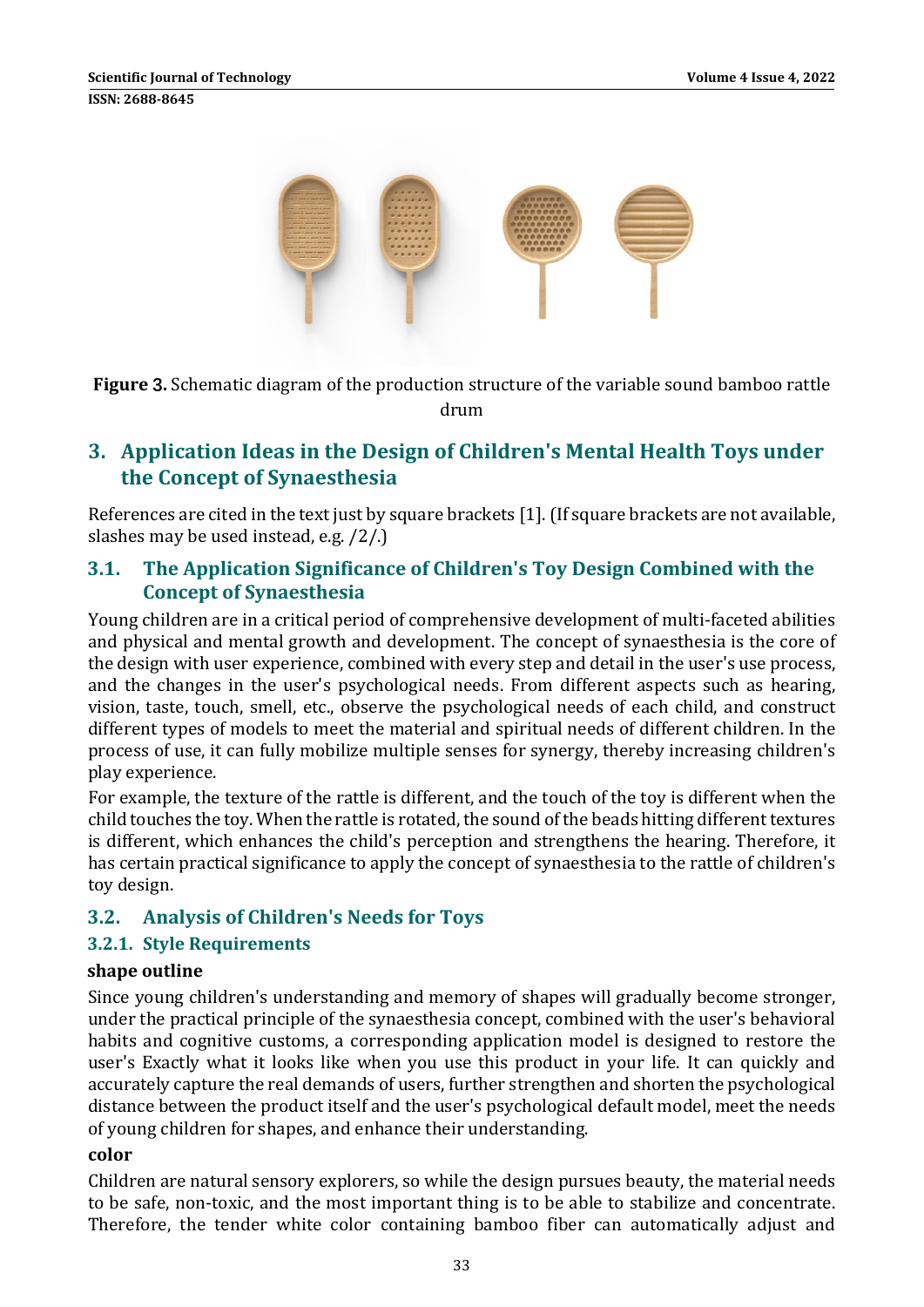maintain the temperature, which is warm in winter and cool in summer. The characteristic bamboo has become the first choice. In addition, its natural texture is either brown, brown, or brown. The elegance contains stability, and the quiet factor can not only protect the eyesight of children, but also soothe children's emotions.

#### **3.2.2. Performance Requirements**

At this stage, children already have cognitive emotions, they can distinguish several basic colors, spatial positions and near and far directions, and they also have certain cognition and needs for time and space, appearance and performance. This stage is the unconscious development stage, and also the conscious embryonic stage. There will be relatively concise and clear thinking and associations in behavioral activities, and various emotions have been basically completed. But it was not stable, so a more complex emotional experience began to appear.

#### **3.2.3. User Experience Needs**

Through the application of structure, material, style, etc., this product provides more ways to present the rattle with the help of design thinking and cognitive habits. By using threedimensional carving technology to improve the frame structure of the inner wall of the tympanic membrane, different texture structures are created, and different sounds can be made after percussion to easily attract the attention of young children, thereby arousing the curiosity of young children. The user's emotional experience needs are sufficient in the interaction.

# **4. Application Principles of Children's Toy Design under the Concept of Synaesthesia**

### **4.1. The Principle of Localization**

The design principle of localization refers to the design activities based on the cultural characteristics of the nation in the process of toy design, combined with the technology of modern design. This product is a drum toy for young children developed by redesigning traditional toys under the concept of synaesthesia. Let children have a new understanding and cognition of traditional toys.

### **4.2. The Principle of Personalization**

Through the concept of synaesthesia, the improvement of toy design concepts, the application of high-tech, the combination of traditional culture and modernity, and many other aspects. The personalization of toy design is closely linked with the unique creativity of toy design. Thereby broadening the association of children's brains.

### **4.3. Principles of Educational Practicality**

Taking into account the current social value orientation and other aspects, it is very necessary for toy companies and designers to integrate more education into the toy design and development process. The application of the concept of synaesthesia in the design of children's toys should follow the principle of practicality. The principle of practicality means that the operation of the product should be as simple as possible and conform to the user's behavior habits. 

### **4.4. The Principle of Interactivity**

Another point of the concept of synaesthesia is to pay attention to the user's experience at the spiritual level when meeting material needs. In the scientific field, the content is effectively internalized to form a movable, touchable and sound environment, so that children can effectively interact with the environment to better improve the effective guidance of the scientific interactive environment.